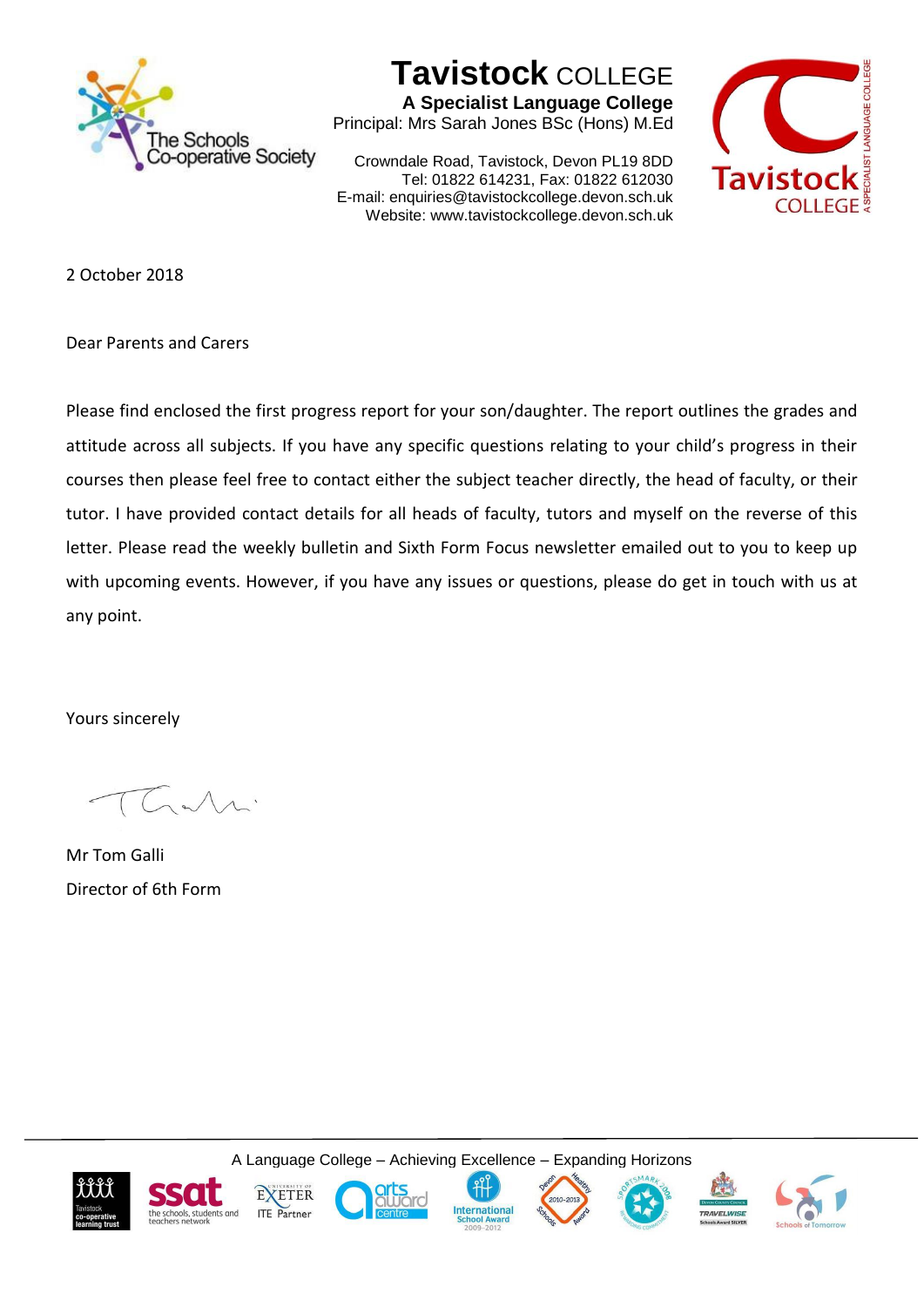## **Year 13 tutor team contact details:**

| Mr Tom Galli        | Head of 6th Form            | t.galli@tavistockcollege.org    |
|---------------------|-----------------------------|---------------------------------|
| Mr Dan Jacob        | Deputy Head of 6th Form     | d.jacob@tavistockcollege.org    |
| Mrs Lisa Mabey      | 6 <sup>th</sup> Form Office | I.mabey@tavistockcollege.org    |
| Mr Crispin Chambers | Academic mentor             | c.chambers@tavistockcollege.org |
| Mr M Hillman        | 13 Hillman                  | m.hillman@tavistockcollege.org  |
| Mr P Keegan         | 13 Keegan                   | p.keegan@tavistockcollege.org   |
| Mrs T McAulay       | 13 McAuley                  | t.mcaulay@tavistockcollege.org  |
| Mr R Moore          | 13 Moore                    | r.moore@tavistockcollege.org    |
| Mrs s Shepherd      | 13 Shepherd                 | m.holt@tavistockcollege.org     |

## **Head of Faculty contact details:**

| <b>Faculty</b>       | <b>Subjects</b>                                                                  | <b>Head of Faculty</b>       | <b>Email contact</b>              |
|----------------------|----------------------------------------------------------------------------------|------------------------------|-----------------------------------|
| <b>Creative Arts</b> | Art, Creative Media,<br>Media Studies, Music,<br>Performing Arts,<br>Photography | Mrs E Pearson                | e.pearson@tavistockcollege.org    |
| English              | English Literature, GCSE<br>English repeat                                       | Ms E Herod<br>Mrs C McGovern | e.herod@tavistockcollege.org      |
| <b>Humanities</b>    | Business Applied,<br><b>Business Studies,</b><br>Geography, History, Law         | Mrs S Holt                   | s.holt@tavistockcollege.devon.org |
| Languages            | French, Japanese,<br>Spanish                                                     | Ms H Cowie                   | h.cowie@tavistockcollege.org      |